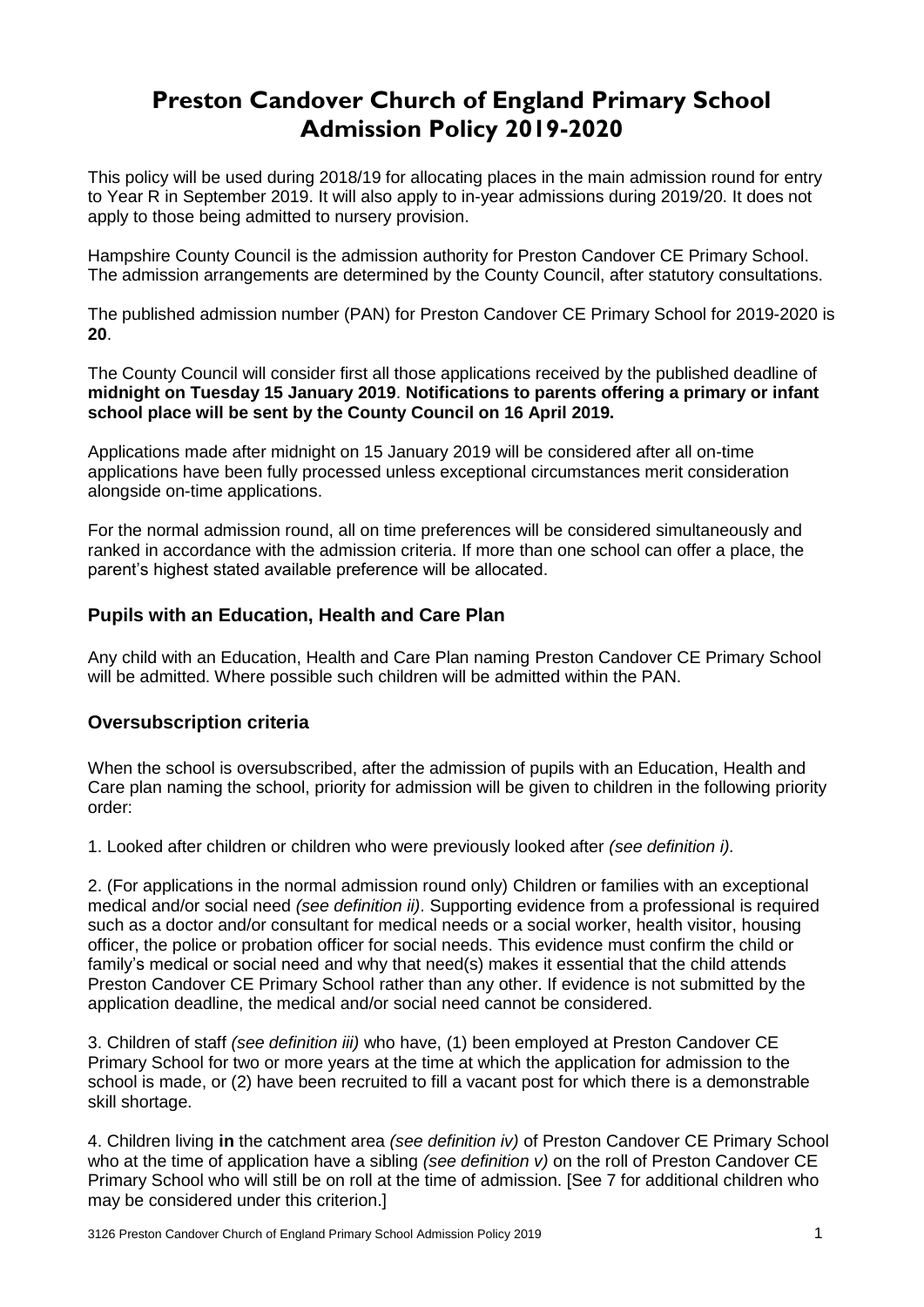5. Children living **in** the catchment area of Preston Candover CE Primary School with a parent who is an active member of the Church of England *(see definition vi)* and who requests admission on denominational grounds and provides relevant evidence.

6. Other children living **in** the catchment area of Preston Candover CE Primary School*.*

7. Children living **out** of the catchment area who at the time of application have a sibling *(see definition v)* on the roll of Preston Candover CE Primary School who will still be on roll at the time of admission. [Where a sibling was allocated a place at the school in the normal admission round in a previous year because the child was displaced *(see definition vi)* from the catchment school for their address, the application will be considered under 4, above, subject to the siblings still living in the catchment area for the school from which they were displaced. In future normal admissions rounds a younger sibling will be considered to have been displaced where they were allocated a place at Preston Candover CE Primary School under this criterion as a consequence of their elder sibling's displacement and are still living in the catchment area for the school from which they were displaced].

8. Children living **out** of the catchment area with a parent who is an active member of the Church of England *(see definition vii)* and who requests admission on denominational grounds and provides relevant evidence.

9. Other children.

#### *Definitions*

(i) Looked after children are defined as those who are (a) in the care of a local authority, or (b) being provided with accommodation by a local authority in the exercise of their social services functions (see the definition in section 22(1) of the Children Act 1989). Previously looked children are those who were previously looked after but immediately after being looked after became subject to an adoption order, child arrangements order, or special guardianship order. An adoption order is an order under section 46 of the Adoption and Children Act 2002 or section 12 of the Adoption Act 1976. Child arrangements orders are defined in section 8 of the Children Act 1989, as amended by section 12 of the Children and Families Act 2014. Child arrangements orders replace residence orders and any residence order in force prior to 22 April 2014 is deemed to be a child arrangements order. Section 14A of the Children Act 1989 defines a 'special guardianship order' as an order appointing one or more individuals to be a child's special guardian (or special guardians).

(ii) Applicants will only be considered under this criterion if on the application form (online or paper) they have ticked the appropriate box explicitly indicating that they wish for their application to be considered under medical / social need. 'Medical need' does not include mild medical conditions, such as asthma or allergies. 'Social need' does not include a parent's wish that a child attends the school because of a child's aptitude or ability or because their friends attend the school or because of routine child minding arrangements. Priority will be given to those children whose evidence establishes that they have a demonstrable and significant need to attend a particular school. Equally this priority will apply to children whose evidence establishes that their parents'/guardians' physical or mental health or social needs mean that they have a demonstrable and significant need to attend a particular school. Evidence must confirm the circumstances of the case and must set out why the child should attend a particular school and why no other school could meet the child's needs. Providing evidence does not guarantee that a child will be given priority at a particular school and in each case a decision will be made based on the merits of the case and whether the evidence demonstrates that a placement should be made at one particular school above any other.

(iii) 'Staff' includes all those on the payroll of the school. 'Children of staff' refers to situations where the staff member is the natural parent, the legal guardian or a resident step parent.

(iv) A map of Preston Candover CE Primary School's catchment area is available on the school's details page of the Hampshire County Council website [www.hants.gov.uk/educationandlearning/findaschool.](http://www.hants.gov.uk/educationandlearning/findaschool)

(v) 'Sibling' refers to brother or sister, half brother or half sister, adoptive brother or adoptive sister, foster brother or sister, step brother or step sister living as one family unit at the same address. It will also be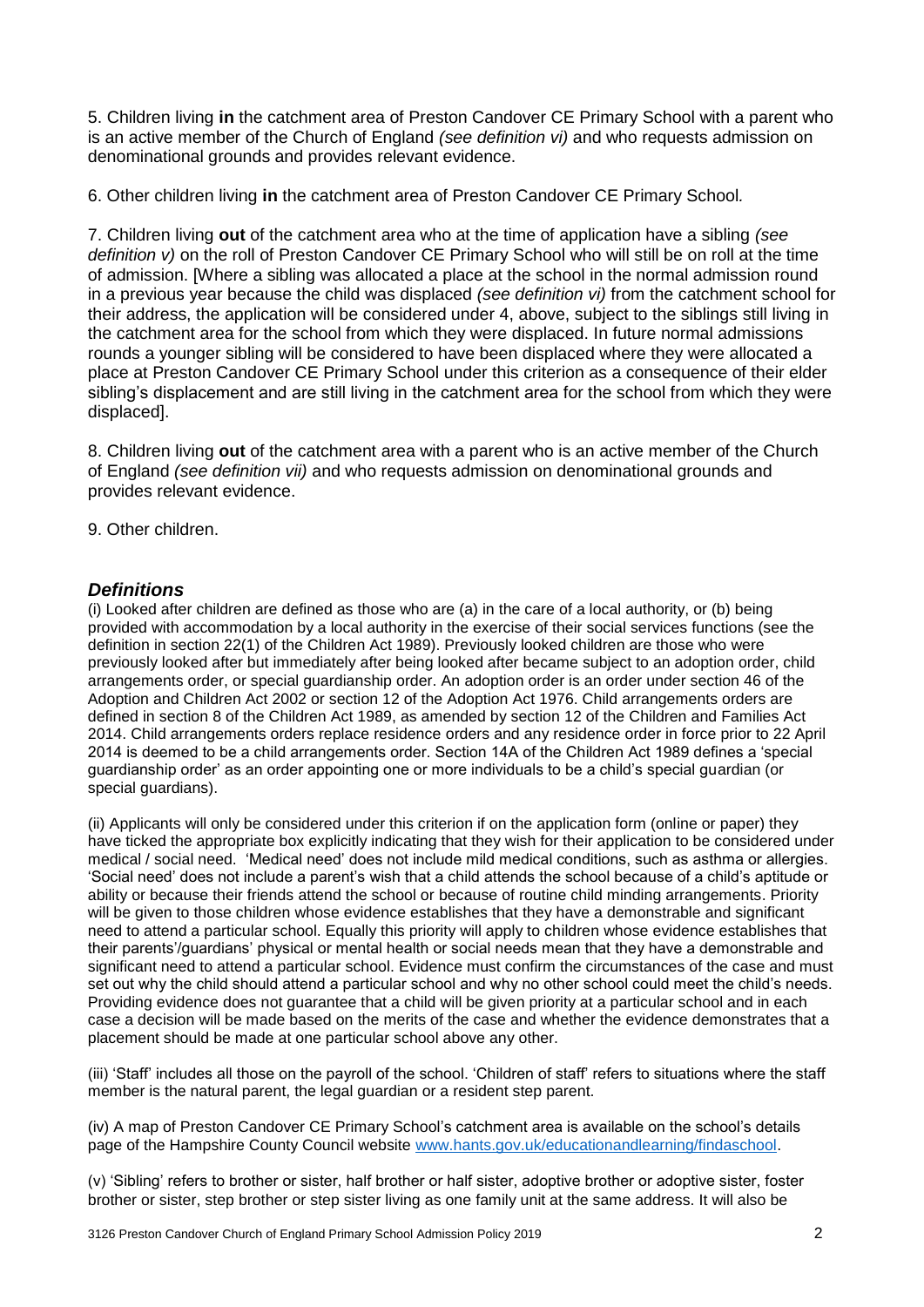applied to situations where a full, half or adopted brother or sister are living at separate addresses. Categories 4 and 7 include children who at the time of application have a sibling for whom the offer of a place at the preferred school or linked junior school has been accepted, even if the sibling is not yet attending. It also includes, in the normal admissions round, children who have a sibling on roll in Year 2 at the preferred infant school at the time of application, who are successful in gaining a place at the linked junior school on the national notification date.

(vi) 'Displaced' refers to a child who was refused a place at the catchment school in the normal admissions round having named it in the application and was not offered a higher named preference school.

(vii) 'Active member of the Church of England' is defined as attending worship at a Church of England church at least twice a month for the previous two years before the date of application. Parents applying under criterion 5 or 8 must complete a Supplementary Information Form (SIF) which asks for declaration and verification of active membership. The SIF is available to download and print from the County website [\(www.hants.gov.uk/admissions\)](http://www.hants.gov.uk/admissions) or from the school on request. It cannot be completed online. The completed SIF must be returned to the school by the application deadline.

## **Tie-breaker**

If the school is oversubscribed from within any of the above categories, straight line distance will be used to prioritise applications; applicants living nearer the school have priority. Distances will be measured from the Ordnance Survey home address point to the school address point using Hampshire County Council's Geographic Information Systems (GIS). Distances to multiple dwellings will give priority to the ground floor over the first floor and so on. On individual floors, distances will be measured to the stairs leading to the communal entrance. Where two or more applicants are equidistant, random allocation will be used to allocate the place. An explanation of the random allocation procedure is available on the County website.

# **Additional Information**

#### **Permanent Residence**

The child's permanent residence is where they live, normally including weekends and during school holidays as well as during the week, and should be used for the application. The permanent address of children who spend part of their week with one parent and part with the other, at different addresses, will be the address at which they spend most of their time.

#### **Multiple births**

Where a twin or child from a multiple birth is admitted to a school under this policy then any further twin or child of the same multiple birth will be admitted, if the parents so wish, even though this may raise the number in the year group above the school's PAN.

#### **Fair Access placements by the local authority**

Outside the normal admission round, it may sometimes be necessary for a pupil to be placed by the local authority, or a local placement panel acting on behalf of the authority, in a particular school even if there is a waiting list for admission. Such placements will be made in accordance with Hampshire County Council's Fair Access Protocol. The Protocol is based on legislation and government guidance.

# **Waiting lists**

When all available places have been allocated, waiting lists will be operated by schools on behalf of the local authority. Any places that become available will be offered to the child at the top of the list at that time. The waiting list is ordered according to the criteria of the admission policy with no account being taken of the length of time on the waiting list or any priority order expressed as part of the main admission round. Fair Access admissions and school closure arrangements will take priority over the waiting list.

The waiting list will be reviewed and revised –

each time a child is added to, or removed from, the waiting list;